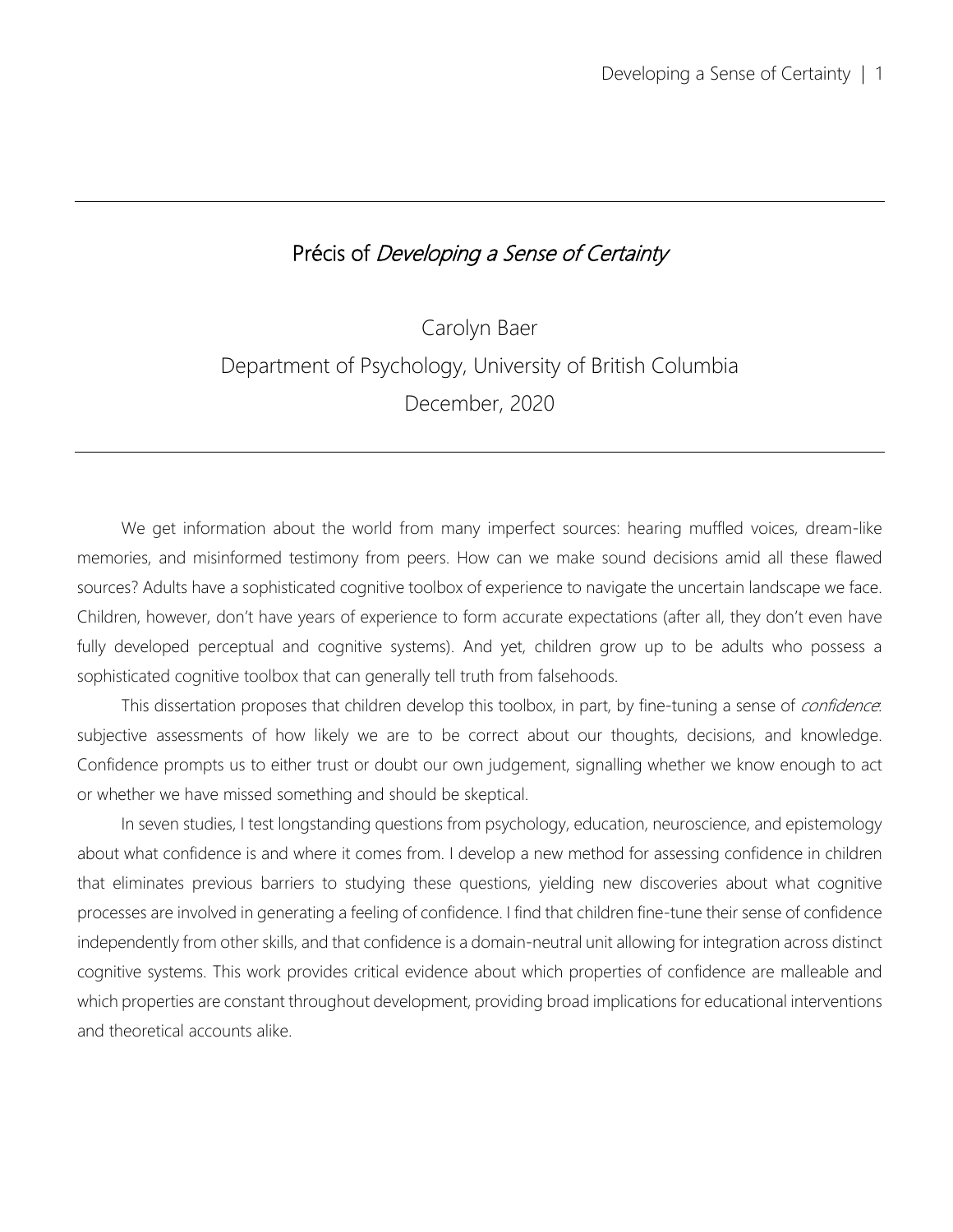# The Challenges of Studying Confidence

The study of how the mind represents confidence is challenging. Confidence is subjective. It is not a property of events in the world, but a property of the mind – and of that mind's representation *of itself* at that. Confidence also does not occur in isolation; we are always certain *about* a decision or a piece of knowledge. It is therefore challenging to precisely define and measure confidence, let alone understand the computations that generate a feeling of confidence.

Studying confidence in children adds further challenges. Young children famously make unfounded claims like 'I know I can fly!', suggesting that their certainty is not well-calibrated to reality. However, this does not mean that the *signal* of confidence they generate is entirely uninformative. Drawing from signal detection theory, there is an important distinction between our ability to report on an internal signal (known as 'bias') and the quality of that signal (known as 'sensitivity'; Green & Swets, 1966). A child might experience a sensible confidence signal but not know how to communicate it to others. One solution to separate these two components is to apply formal decision-making models (e.g., d' and meta-d', AUROC, phi or gamma correlations; Maniscalco & Lau, 2012, 2014; Nelson, 1984; Vo et al., 2014). These models typically require many trials (>100; Fleming, 2017), which is incredibly challenging to achieve with younger populations. Further, many measures of confidence depend on scale use (e.g., "really sure", "kind of sure", "not so sure"; Hembacher & Ghetti, 2014) or mental state terms (e.g., "do you know it?"; Rohwer et al., 2012). These entirely exclude very young children and non-verbal populations from the study of confidence simply because of the format of the confidence report.

To study how the mind generates a feeling of confidence, we need a child-friendly measure of the confidence signal separately from the confidence report.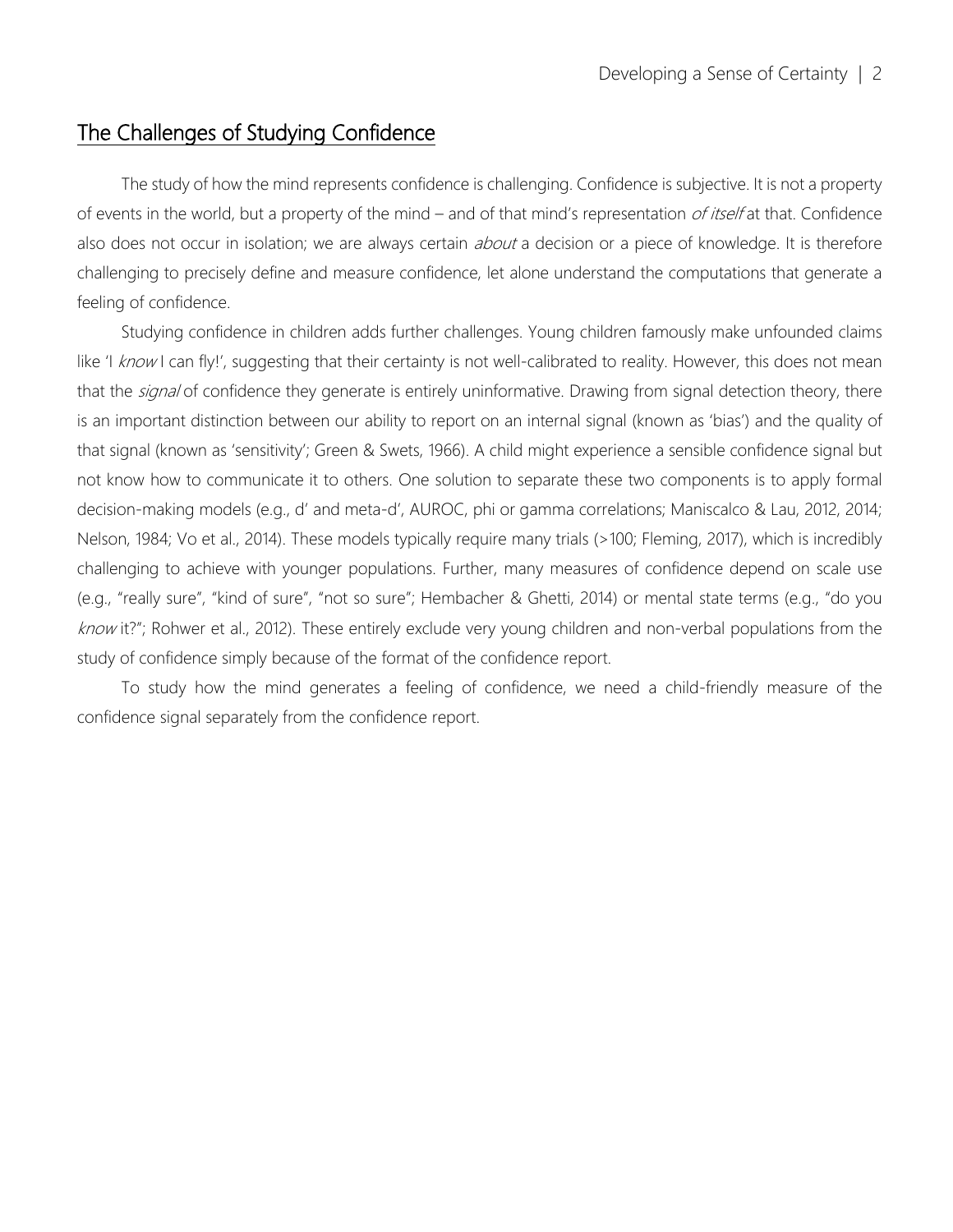## A Forced-Choice Measure of Children's Confidence

This dissertation presents a new measure of children's confidence reasoning. In contrast to existing measures requiring an explicit report (like asking 'are you sure?'), this method asks children to compare their confidence between two options: one designed to elicit high confidence and one low (see Figure 1; Mamassian, 2020). If children are sensitive to the difference in confidence, they should strategically choose the question eliciting higher confidence.

This method bypasses challenges in interpreting or communicating confidence and allows us to directly examine children's sensitivity to confidence states. Children do not need to calibrate their confidence against an arbitrary scale in this method (i.e., deciding which state of confidence is 'enough' to be considered 'high'). Instead, they must compare the two states of confidence to one another, without ever needing to label those confidence states. Children who are highly sensitive to confidence can tell apart similar states (e.g., 'very sure' from 'extremely sure') while other children might only tell apart highly disparate states (e.g., 'very sure' from 'not at all sure').

To detect these differences in confidence sensitivity, we need questions designed to elicit a wide spectrum of confidence signals. I turned here to the vast literature on children's developing numerical abilities (Dehaene, 2011; Halberda et al., 2012; Odic & Starr, 2018). Even human infants possess intuitive approximate number sense (Halberda et al., 2012; Halberda & Feigenson, 2008; Izard et al., 2009). This can be easily assessed by asking children which of two groups of dots has 'more dots' (see Figure 1; Halberda & Feigenson, 2008). Importantly, the number sense is ratio-dependent: it is easier to discriminate large ratios (like 10 vs 20 or 100 vs 200) than small ones (like 10 vs 11 or 100 vs 110). Because accuracy varies with ratio, so does confidence (Halberda & Odic, 2014; Vo et al., 2014). We can therefore manipulate the experienced confidence by varying the ratio of two quantities. This gives us a child-friendly task that can be modified to create theoretically infinite degrees of confidence.

This new paradigm for studying children's confidence opens new avenues for future work on the origins and implications of confidence. This paradigm can be made entirely non-verbal for non-verbal human and non-human populations. It also permits precise measurement of exactly how confidence impacts learning. For instance, we can test whether it is more important that those response biases drive learners to seek out opportunities, or that the fine-tuning of their sensitivity to confidence permits it to be used more optimally (see Baer & Odic, 2020).

Here, I use this new forced-choice measure of confidence in children to test broad theories about how the mind generates confidence signals. I specifically focus on children between 3-9 years, when reasoning about confidence is thought to change dramatically (e.g., Lockl & Schneider, 2004; Lyons & Ghetti, 2011; O'Leary & Sloutsky, 2017). My approach leverages the change inherent in children's development to uncover which properties of confidence are stable and part of the core structure of confidence. I examine three such properties in this dissertation. First is the input used to make the confidence signal. Second is the generality of the cognitive process computing confidence. Third is the link between generating confidence judgments for the self and for others.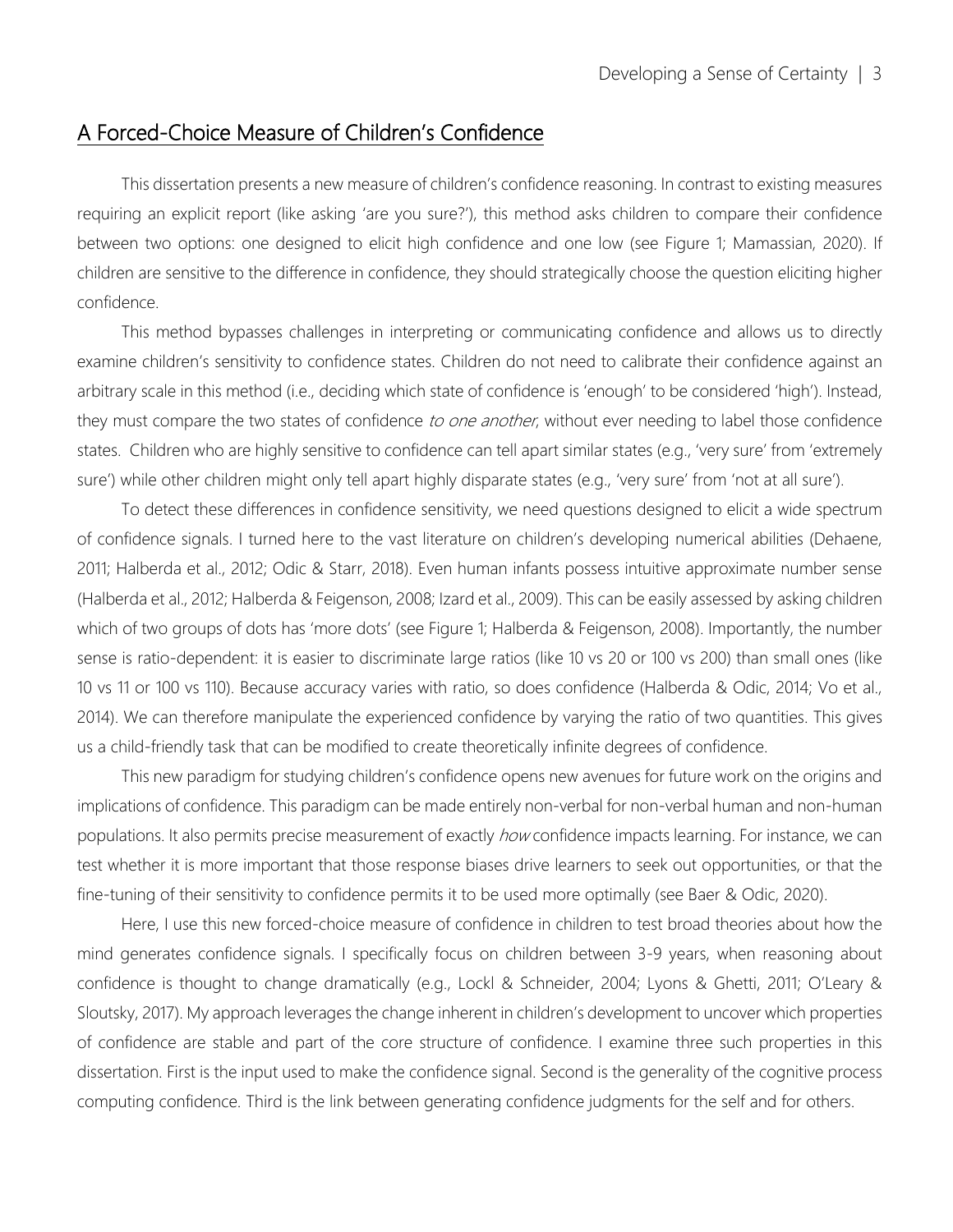#### a. Number Discrimination Trials



### b. Retrospective Confidence Task



### c. Prospective Confidence Task



#### Figure 1: Sample Stimuli Used in the Forced-Choice Confidence Task.

Section (a): Sample number discrimination trials. Children indicate which colour has more dots. Section (b): A retrospective version of the forced-choice confidence task. Children first answer the left question, then right, then select the answer they were most confident in. Section (c): A prospective version. Children first answer the confidence question by selecting the trial they most expect to get correct, then answer only that question.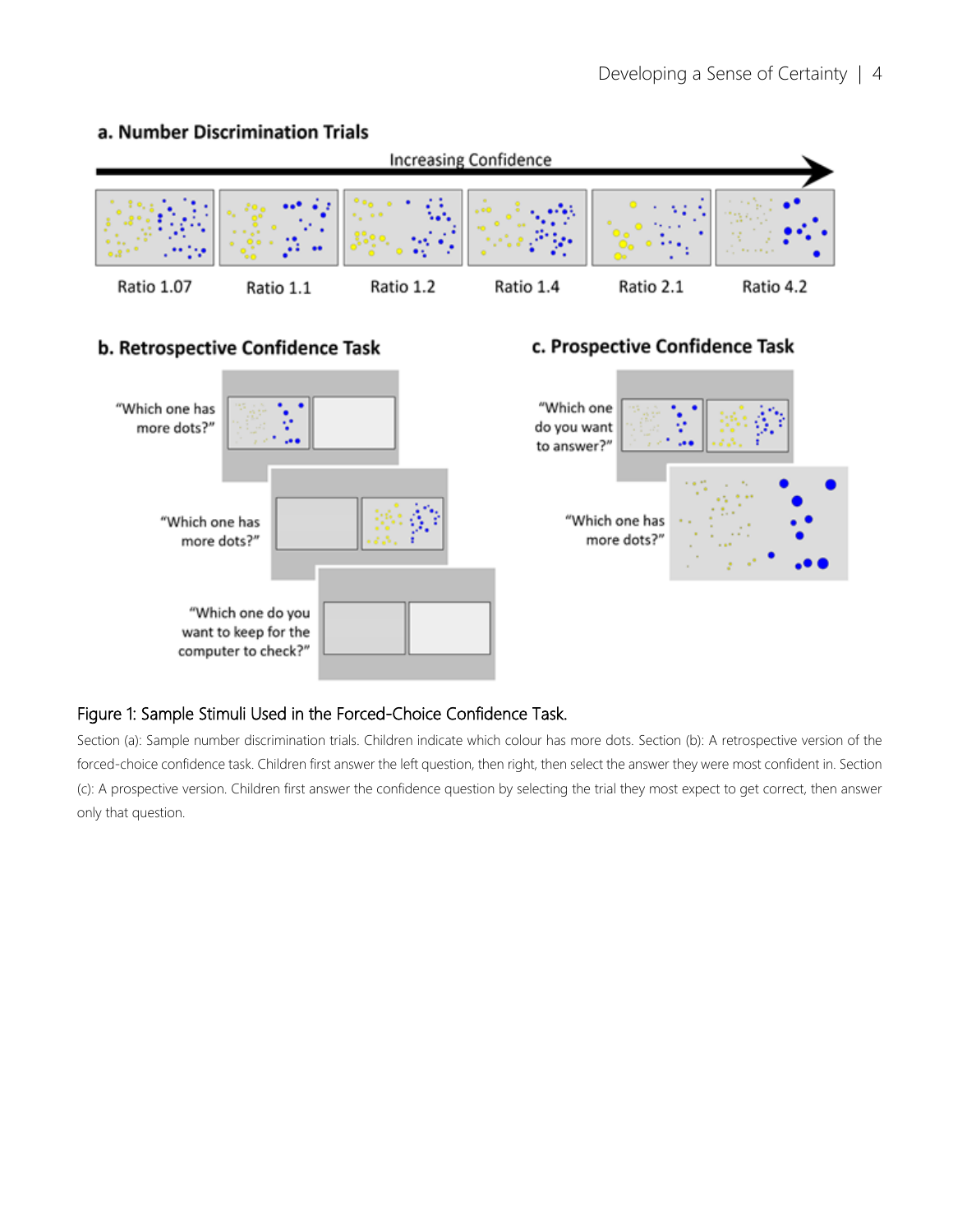## Confidence in Number Judgments Develops Independently of Numerical Ability

Baer & Odic (2019). Certainty in numerical judgments develops independently of the Approximate Number System. Cognitive Development.

Children's metacognitive abilities improve on most measurements as they age (Ghetti et al., 2013). For instance, 5-year-olds show less consistency in using high and low bets in response to uncertainty than 8-year-olds (Vo et al., 2014). Understanding why this change occurs will point us towards the components of confidence that are stable and part of the core structure of confidence.

Perhaps this development is driven not by improving sensitivity, but by learning how to interpret the confidence signal to report to others. In this case, the input and computation of the confidence signal are stable over time, but existing measures cannot detect this because they are affected by children's improving labelling behaviours. The forced-choice method directly tests this, asking children to compare confidence states to one another rather than explicitly label them. If development is driven entirely by change in interpreting and reporting confidence, there should be no development on the forced-choice measure.

Instead, the new measure also finds development. Across two studies ( $N = 161$  children aged 3-7 years), 3 and 4-year-olds chose the option they were most likely to answer correctly only when the difference was large (akin to 'unsure' versus 'very sure'), while 7-year-olds could tell apart closer differences ('very sure' versus 'extremely sure,' see Figure 2). Children's ability to report their confidence is therefore not the sole mechanism of developmental change in confidence reasoning.

An alternative mechanism for development is that the *input* used to generate a confidence signal is changing. Here, there are two main arguments. First, confidence is always about a decision (e.g., 'I am confident that there are more blue dots than yellow dots'). Some theories argue that confidence directly reflects the quality of input used to make those decisions (Galvin et al., 2003; Maniscalco & Lau, 2012; Pouget et al., 2016). If that decision-making capacity fine-tunes over development, as the number sense does (Halberda & Feigenson, 2008; Odic, 2018), then confidence reasoning would *appear* to develop alongside it. I refer to this as the *Direct* account, as it proposes that confidence is computed directly from the same input used to make the decision.

The second argument is that confidence has little to no access to the quality of the decision input (Carruthers, 2009; Koriat, 1993). Instead, confidence is inferred from the outputs of other processes. We use 'cues' like reaction time or anxiety states, noting that we tend to be more accurate (and therefore should be more confident) when we make fast, calm decisions (Koriat & Ackerman, 2010). Confidence could develop under this account because new cues are learned or because children assign new weights to the cues they already attend to. I refer to this as the *Inferential* account given its proposal that confidence is an inference.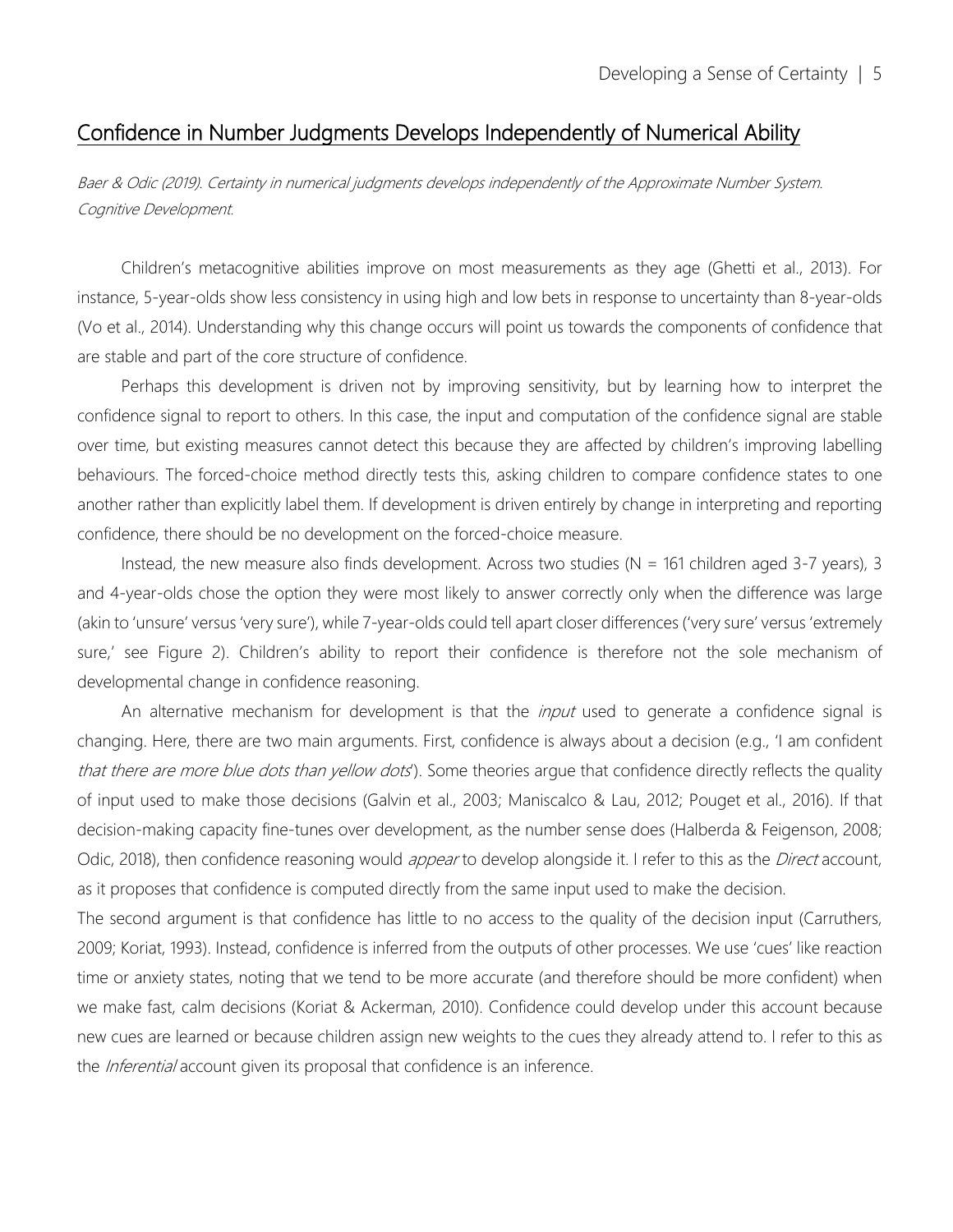

#### Figure 2: Accuracy by Ratio on the Number Discrimination Trials, and by Metaratio on Confidence Trials.

Section (a): Children chose the more numerous set above chance of 50%. Accuracy was higher both for larger ratios and for older children. Sections (b) and (c): The same patterns, but for performance on the two versions of the confidence task. Children chose the number question with the larger and therefore easier ratio above chance. Choice of the larger ratio was highest for older children and for larger 'metaratios' (the ratio between ratios on the number discrimination questions. Larger metaratios mean the two questions they chose between were more disparate in difficulty). Error bars represent 1 SE, and curves are estimated using a standard psychophysical model (see Odic, 2018).

I test between these two accounts by measuring children's decision-making accuracy and confidence judgments in a number discrimination task. The Direct account predicts that confidence should not develop if decision-making accuracy is controlled for, as both accuracy and confidence are based on the same input: the inherent imprecision of the intuitive number representations. The Inferential account predicts remaining developmental change in confidence sensitivity over and above decision accuracy.

Across both studies, there was remaining developmental change in children's confidence choices when controlling for numerical discrimination accuracy. Confidence reasoning therefore develops in childhood over and above the developing perceptual and cognitive systems themselves. This finding signals additional malleability in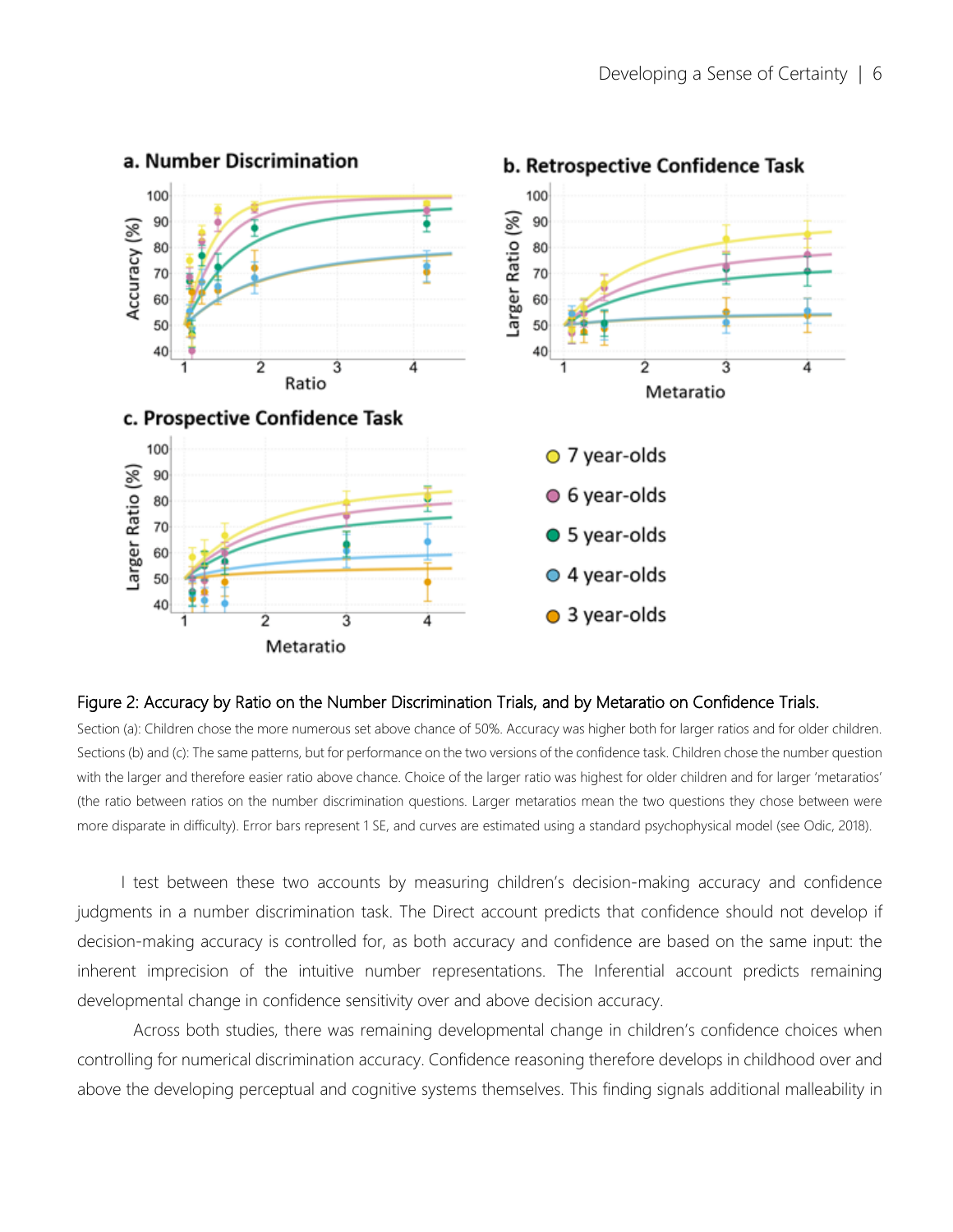confidence than what is accounted for under some theories. One possibility consistent with this data is that confidence is an inferential process and that cues to confidence must be learned or rebalanced over time. Another could be that the computational process of confidence is itself changing, and that children must learn how best to translate their inputs into a sensible confidence signal. Any future theories about confidence should account for this developmental change.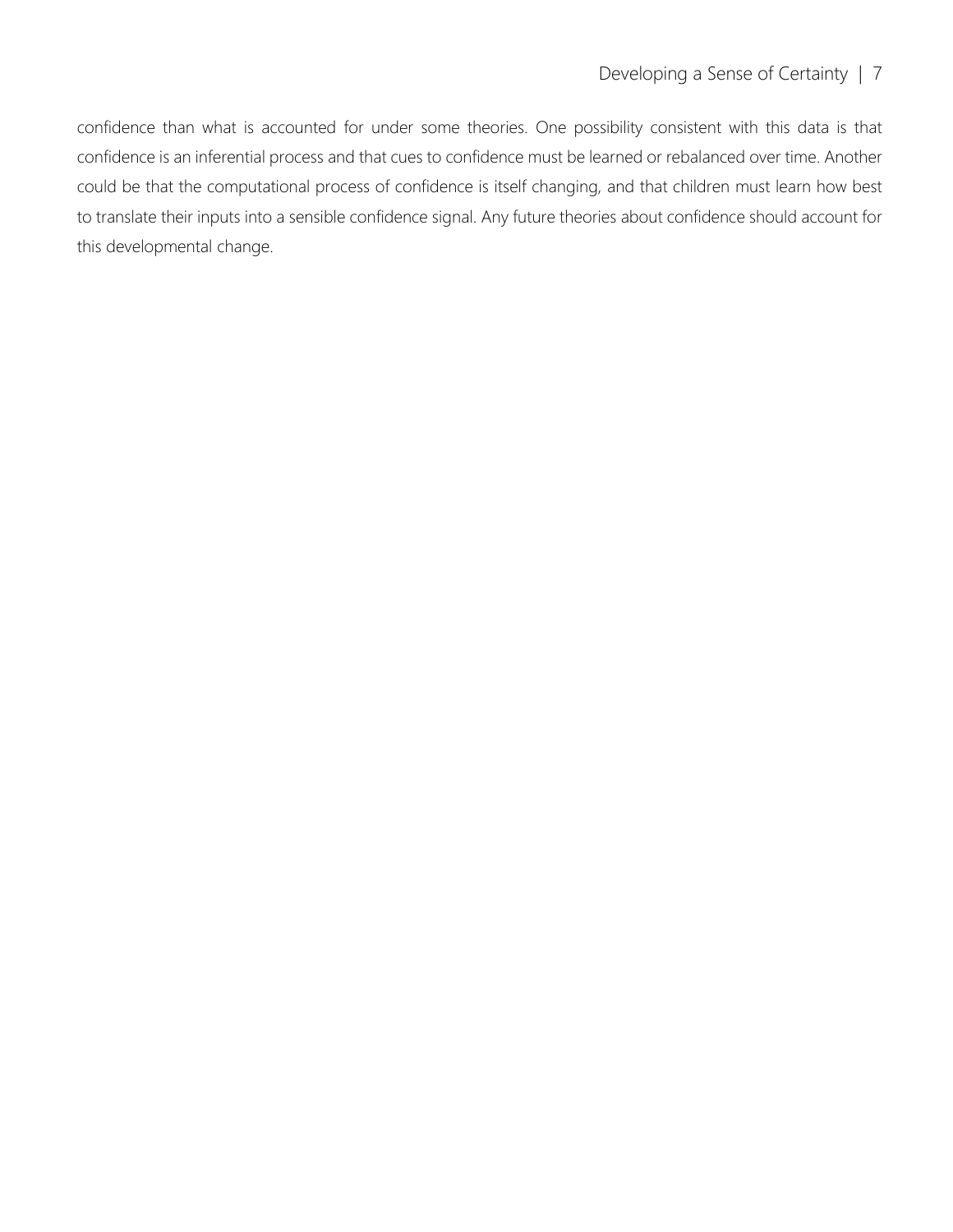### Children's Perceptual Confidence is Domain-General

Baer, C., Gill, I.K., & Odic, D. (2018). A domain-general sense of confidence in children. Open Mind. Baer, C. & Odic, D. (2020). Children flexibly compare their perceptual certainty within and across perceptual domains. Developmental Psychology.

We experience confidence in a wide range of circumstances, whether that be estimating the items in our grocery basket ("am I sure it's less than 8?"), remembering a new colleague's name ("she said it was Sandy, right?"), or even evaluating an item's value ("will this cookie really make me happy?"). These decisions are made by diverse cognitive processes and exist in independent units (Odic, 2018; Vo et al., 2014). For instance, it seems nonsensical to say that something is 'more 8 than happy' because numbers and emotions are not interchangeable units. An important question for understanding the structure of the mind is whether confidence is similarly computed by diverse cognitive processes or is instead a centralized process using a common currency.

There are mixed findings in the literature about the domain-generality of confidence reasoning in both adults and children. Adults' confidence reasoning is correlated across perceptual tasks, but generally not correlated between perception and memory (Rouault et al., 2018; Vaccaro & Fleming, 2018). This broadly suggests that the format and content of confidence representations is likely distinct for these domains. There is currently no evidence of correlated individual differences across domains in childhood (Bellon et al., 2020; Geurten et al., 2018; Vo et al., 2014). This is true even for the distinct perceptual dimensions like those that correlated in adults (Vo et al., 2014).

Children in these past studies always explicitly rated their confidence. This conflates children's sensitivity in their confidence representations for their response biases, such as their general overconfidence (Fleming & Lau, 2014; Maniscalco & Lau, 2012; Nelson, 1984). While both components contribute to confidence judgments, different response biases across tasks (e.g., overconfidence in one domain and underconfidence in another, as reported by Vo et al., 2014) might influence the detection of underlying similarities in confidence reasoning. The forced-choice paradigm is therefore useful here as well to remove the influence of response biases.

In one study ( $N = 816 - 9$ -year-olds), we found very high correlations between confidence choices across three distinct perceptual dimensions (Number, Area, and Emotion; see panel (a) of Figure 3). These three dimensions are ideal candidates for testing the domain-generality of confidence, as they are all independent of each other at the perceptual level (e.g., individual differences in area perception do not correlate with number perception; Odic, 2018). Replicating this, we found little-to-no correlation between the three tasks when children were simply asked to answer the perceptual questions (largest  $r = -.16$ , n.s.). This reiterates that three separate perceptual systems are encoding the low-level information in the stimuli. Hence, any correlations in children's sense of certainty across these three domains could not stem from shared representations or similar developmental paths. In strong contrast, when children evaluated their confidence between two number questions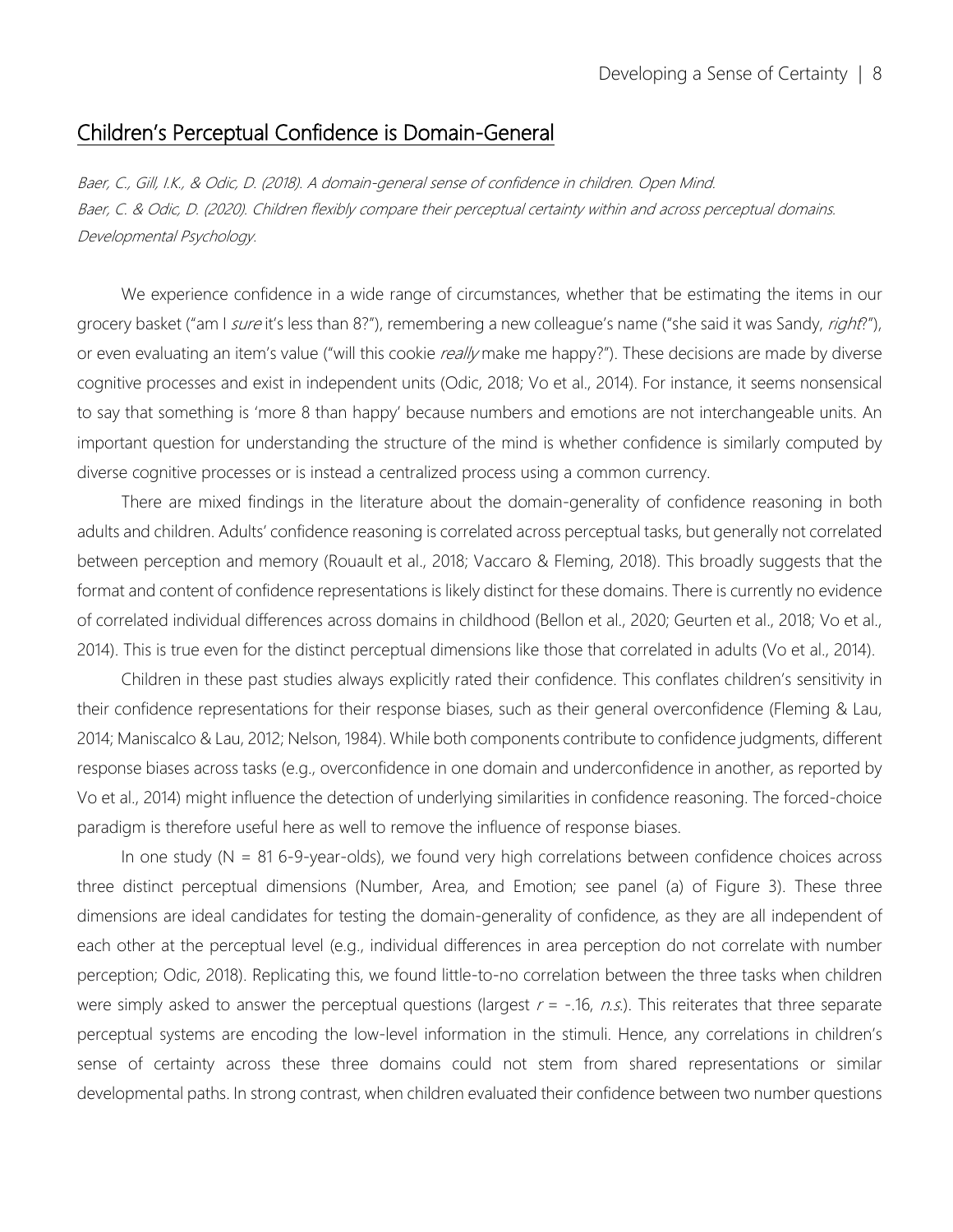(or area or emotion), we found very high correlations between confidence choices for all three dimensions (smallest  $r = .42$ ,  $p < .05$ ). Participants who could detect fine differences in certainty in the Number task also could detect fine differences in the Area and Emotion tasks, and vice-versa.

Additionally, a domain-general account makes the strong prediction that confidence is a common currency, such as "likelihood of being accurate", between independent tasks (De Gardelle et al., 2016; De Gardelle & Mamassian, 2014). If true, children should be able to compare their certainty states *across* perceptually distinct dimensions just as effectively as they can compare it *within* those dimensions. If not, children should find it difficult if not impossible to compare between the distinct perceptual units (like comparing '8' to 'happy'). Forty-eight 6 and 7-year-olds were presented with pairs of Number, Area, and Emotion perceptual discriminations, but this time the pairs were either Within-Dimension (e.g., number/number) or Across-Dimensions (e.g., area/emotion). Consistent with the common currency account, children could compare their certainty between different perceptual task types,  $t(47) = 3.73$ ,  $p < .001$ ,  $d = .54$ , which was not different from their performance on comparisons within the same perceptual task type,  $F(1, 47) = .075$ ,  $p = .390$ , BF<sub>10</sub> = .073, see Figure 3.



#### Figure 3: Children's Accuracy on Perceptual Decisions in the Confidence Task.

Results are grouped based on whether the child subsequently chose that question to keep (an indication of high confidence), or to discard (an indication of low confidence). Children were more accurate on items they chose to keep than those they chose to discard, regardless of whether the comparison was within a domain or across perceptual domains. Error bars represent 1 standard error.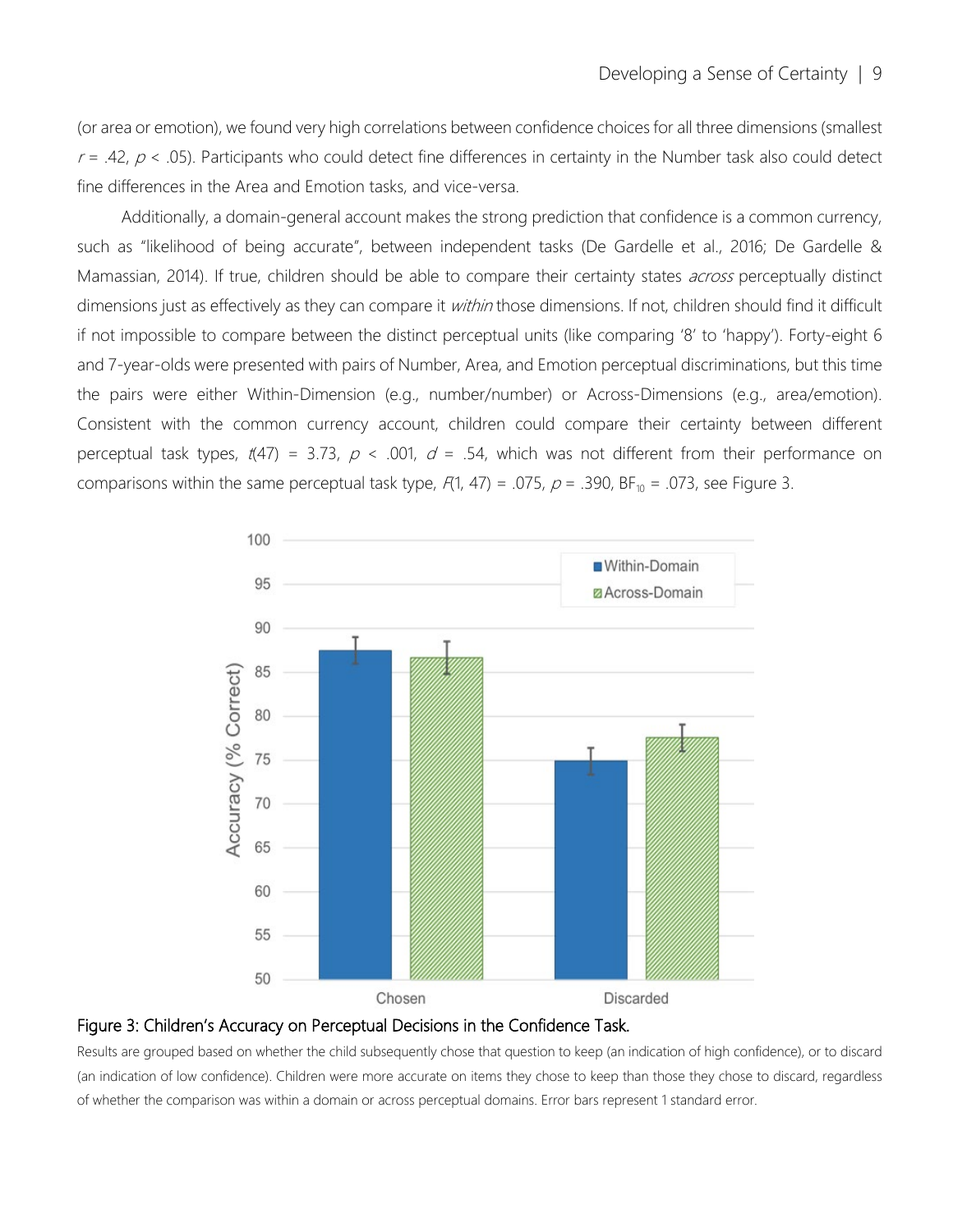Overall, these findings suggest that the ability to evaluate certainty is a domain-neutral currency that bridges across disparate and independent perceptual systems, even in childhood. Building on my earlier work, this is inconsistent with a view of confidence as a direct computation of the decision's quality (which exists in the same units as the decision, like 8 items  $p$ /*us or minus 2 items*). This work also signals the potential for domain-general transfer of confidence reasoning across perceptual tasks for children. For instance, a recent study found that training young adults' confidence sensitivity using periodic feedback about the accuracy of their confidence judgments led to improved confidence sensitivity on an unrelated task (Carpenter et al., 2019). These results hold potentially powerful implications for educational practices, as metacognitive skills are considered important for effective learning (e.g., Lockl & Schneider, 2004). Our results suggest that similar training effects could occur early as primary school.

These findings also contribute a critical piece to the longstanding puzzle of human consciousness. Some theorists argue that metacognitive reasoning is the hallmark of conscious experience – the very ability that allows us to realize that we are thinking (and therefore 'are'; Dehaene et al., 2017). Evidence of a common currency greatly aids this account, as one prominent view of consciousness argues that a global workspace facilitates our conscious thought (Baars, 1993), but this view lacks a concrete proposal for how domain-specific units could be effectively compared and integrated. If confidence has such a common unit, as the current study suggests may be true even in childhood, then this would be a likely candidate for how conscious thought is achieved (Shea & Frith, 2019).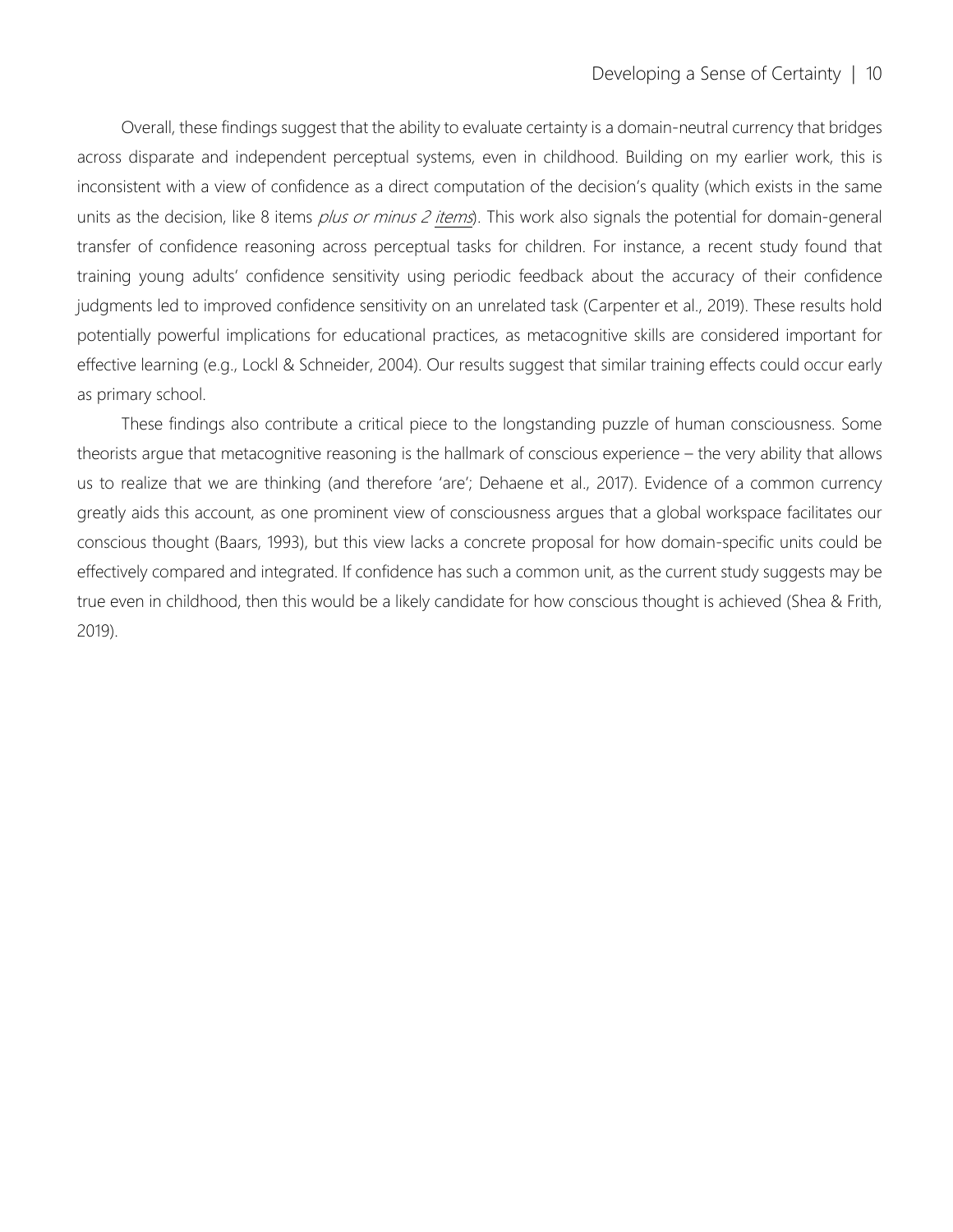## Confidence Sensitivity Does Not Encompass Social Reasoning

Baer, C., Malik, P., & Odic, D. (2021). Are children's judgments of another's accuracy linked to their metacognitive confidence judgments? Metacognition and Learning

The findings above support thinking of confidence as a domain-general process with a domain-neutral unit. Some theories of confidence make specific predictions about *how* broadly confidence is computed. The Mindreading account proposes a single process for calculating confidence in one's own knowledge and in the knowledge of others (Carruthers, 2009; Goldman, 2006; Gopnik, 1993). Effectively, children are thought to track the relationship between accurate answers and predictive behavioural cues like response time (which tends to be highly correlated with both accuracy and confidence, Rahnev et al., 2020). Confidence could then be a single process taking these cues and flexibly using them to evaluate one's own or another's likely success (e.g., mindreading).

If confidence is calculated broadly enough to facilitate reasoning about the self and others, then reasoning about one's own confidence and mindreading should correlate. However, the current literature provides conflicting evidence on this relationship. Several studies document correlations and similarities between this kind of self and other reasoning (e.g., Gopnik & Astington, 1988; Kuzyk et al., 2020; Lecce et al., 2015; Lockl & Schneider, 2007; Paulus et al., 2014), while others do not (Bernard et al., 2015; Kim et al., 2020; van Loon & van de Pol, 2019). It thus remains unclear when, if ever, confidence and mindreading should correlate in childhood and what that means for the operation of these two abilities in the mind.

As outlined in both sets of studies above, a major challenge for past confidence studies is the conflation of the underlying sensitivity to confidence and response biases (including understanding mental state language like 'know'). This may be particularly problematic when looking for a correlation with mindreading, which is also tested using mental state verbs (e.g., "know" or "think;" e.g., Wellman & Liu, 2004; Wimmer & Perner, 1983). While the shared language signals that judgments of knowledge in both the self and others contribute to a shared concept of 'knowledge', relying on this language may artificially link the processes leading to such judgments, which may themselves be distinct.

The forced-choice confidence task can offer new insights by removing this additional source of variability from the confidence task. The same forced-choice logic can also be applied to remove the need for mental state language when reasoning about others. A typical mindreading task might involve asking if one agent knows an object's location (Wellman & Liu, 2004). Instead, we can modify this to be a forced choice between two individuals who vary in their knowledge, and ask which individual is *more* knowledgeable (known as 'selective social learning;' e.g., Birch et al., 2008; Koenig & Harris, 2005; for review, see Mills, 2013).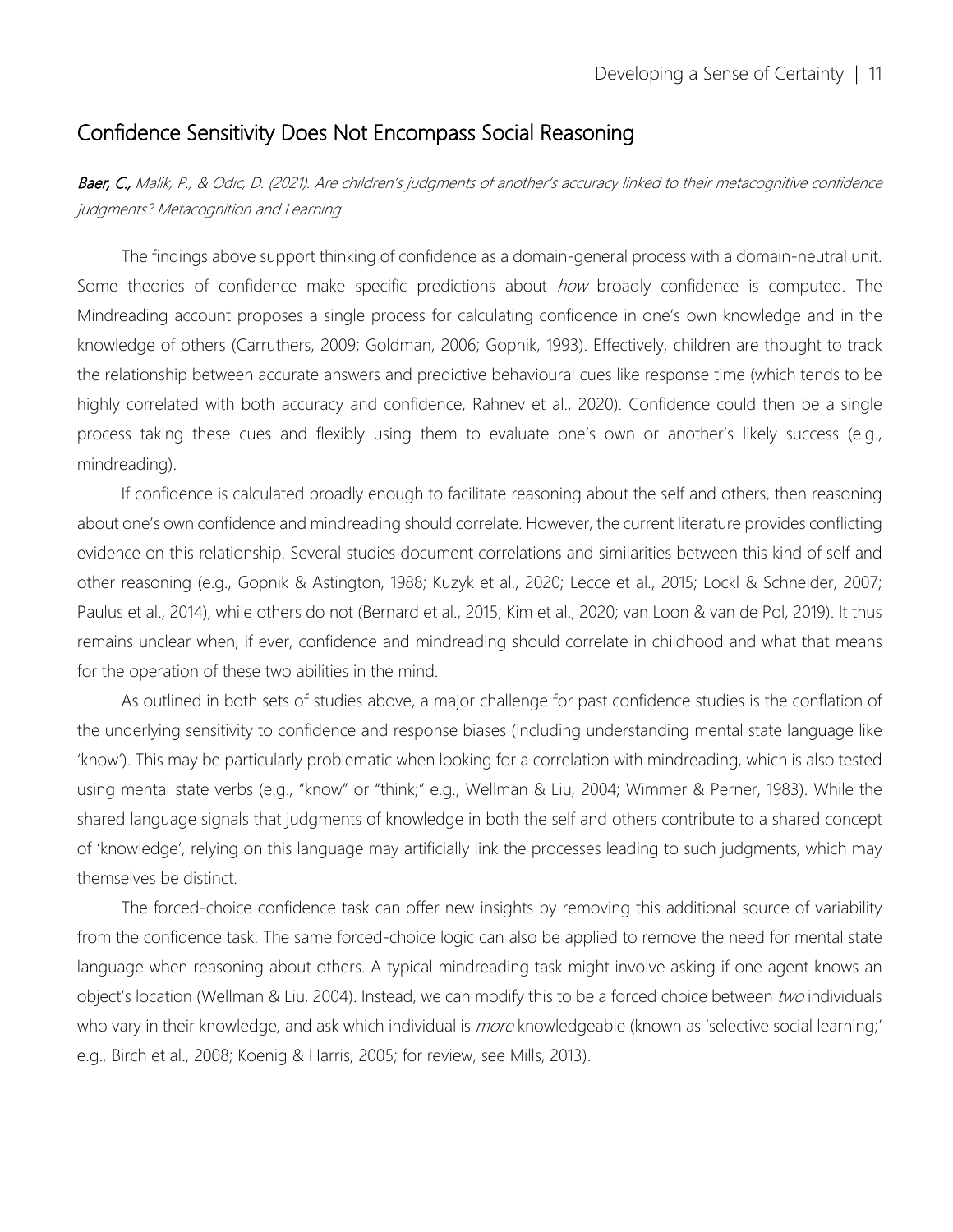In three studies with 4-7-year-olds ( $N = 304$ ), performance on the forced-choice confidence and selective social learning tasks did not reliably correlate with one another, suggesting that confidence reasoning about the self may not extend to reasoning about others. We used the forced-choice confidence task with area discrimination questions (e.g., "which shape is bigger?") and created a complementary selective social learning task also relying on area discriminations (e.g., "which artist drew the shape closest to the target size?"). Both the confidence and selective social learning tasks replicated key findings of their respective literatures (e.g., a strong preference for the more accurate informant; Einav & Robinson, 2010). Nonetheless, we found no evidence of common processing, as there were no reliable correlations (even through a mega-analysis of the three studies to increase power,  $r(303)$  $= .09, n.s.$ ).

These findings are relevant to several broad theories across disciplines. They demonstrate that confidence is not a simple transformation of mindreading abilities, a popular account within epistemology and developmental psychology (Carruthers, 2009; Goldman, 2006; Gopnik, 1993). Instead, these results point to key differences, at the very least in terms of what cues are used for judgments about the self versus others, but possibly also in the cognitive processes that generate those judgments. These results also bear evidence against the recent Cultural Origins hypothesis of metacognition (Heyes et al., 2020). This hypothesis argues that children learn to reason about confidence by watching others model good metacognition or by having a teacher guide them, rather than metacognition emerging either innately through genetic programming or through non-social experience. A critical prediction of this account is that children with good social learning skills should show the best metacognitive skills (see Heyes et al., 2020, p. 358), which we did not find.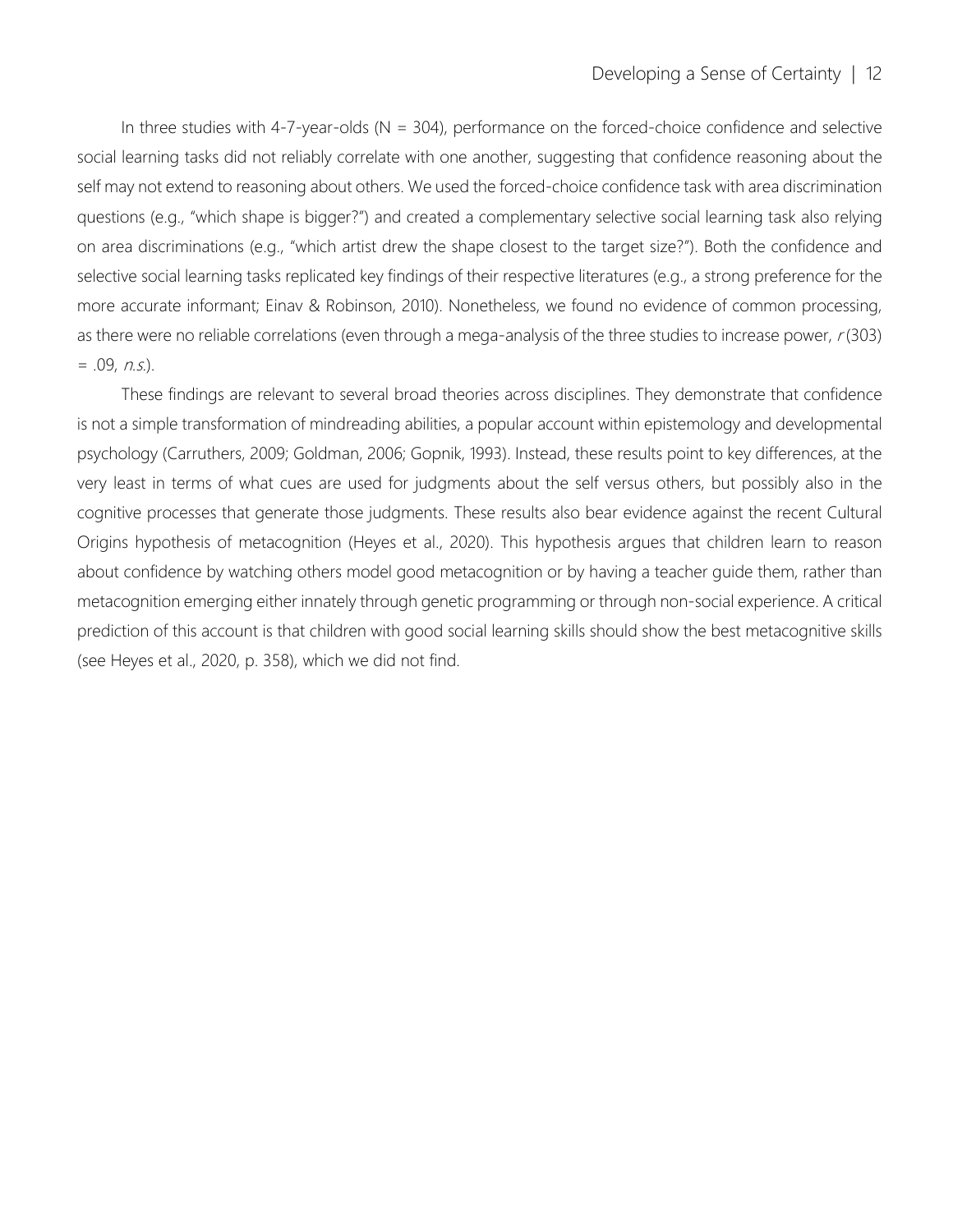## The Nature of Confidence Representations

We are constantly bombarded with information and must rely on cognitive tools to sort fact from fiction. This dissertation takes a programmatic and theory-driven approach to explore one such tool that represents the strength of subjective evidence: our sense of confidence. Building on work demonstrating that even children can reason metacognitively (Goupil et al., 2016; Hembacher & Ghetti, 2014; Lyons & Ghetti, 2011), the current work demonstrates an important place for developmental work within the broader research on confidence, teasing apart accounts of how confidence is computed. In accordance with recent theories that confidence is a probabilistic representation of the accuracy of a decision (Meyniel et al., 2015; Pouget et al., 2016), the current evidence of a domain-general unit also gives additional weight to arguments of rationality in childhood (e.g., Gopnik & Bonawitz, 2015; Sobel & Kushnir, 2013). This provides a potential means by which subjective and objective information could be integrated. My ongoing research program further investigates this possibility, (see Baer & Odic, 2021a, 2021b, Baer, Ghetti & Odic, 2021). Thus, far from being subject to the whims of others, children possess a sense of confidence that combines multiple sources in information to create broadly-usable assessments of truth in the world.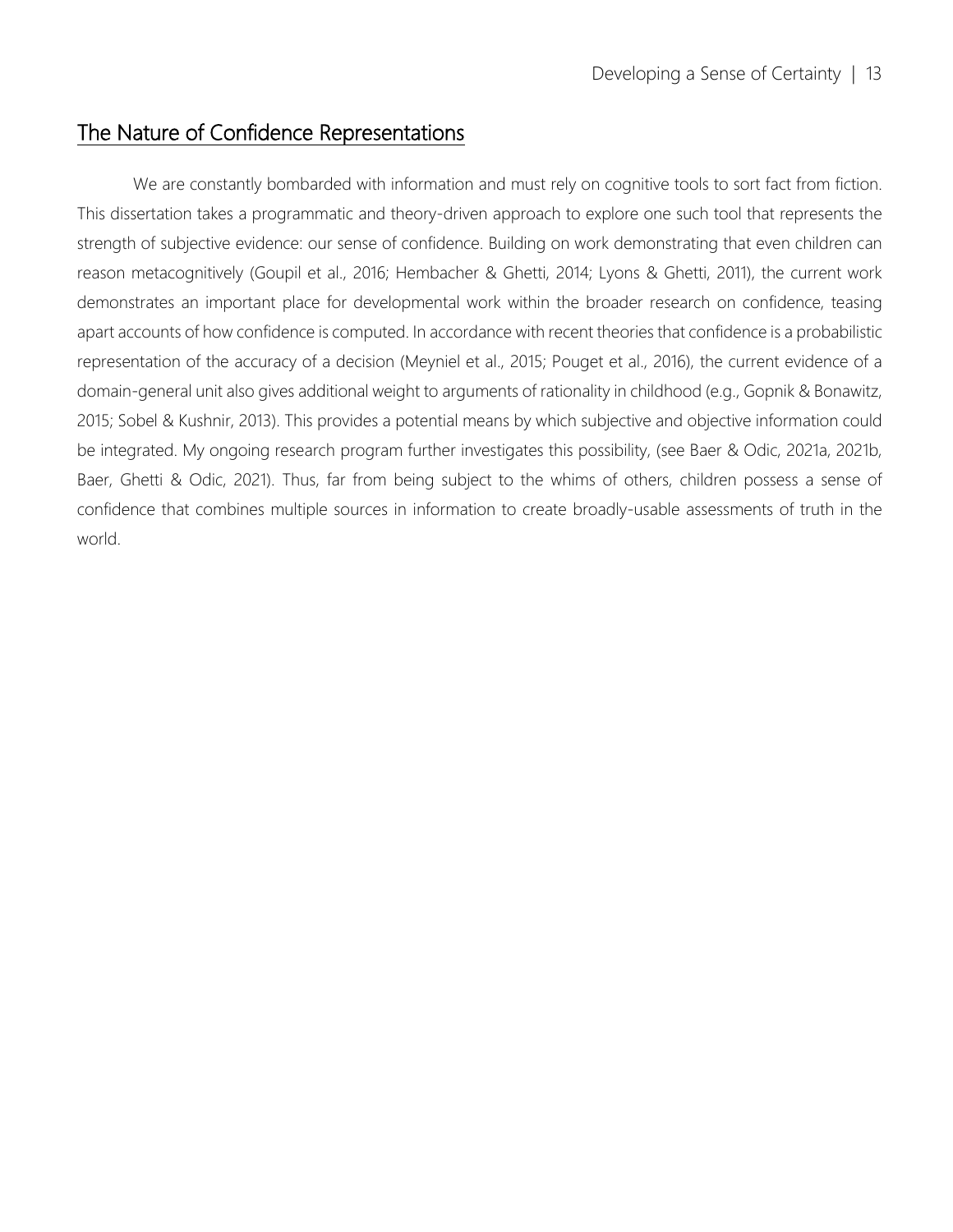# References

Baars, B. J. (1993). A cognitive theory of consciousness. Cambridge University Press.

- Baer, C., & Odic, D. (2020). The relationship between children's approximate number certainty and symbolic mathematics. Journal of Numerical Cognition, 6, 50–65. https://doi.org/10.5964/jnc.v6i1.220
- Baer, C., & Odic, D. (2021)a. Mini Managers: Children strategically divide cognitive labor among collaborators, but have a self-serving bias. Manuscript in preparation.
- Baer, C., & Odic, D. (2021)b. Local, but not Global, Confidence Impacts Children's Strategic Choice. Manuscript under review for CogSci 2021.
- Baer, C., Ghetti, S., & Odic, D. (2020). Perceptual and Memory Metacognition in Children. Manuscript under review for CogSci 2021.
- Bellon, E., Fias, W., & Smedt, B. D. (2020). Metacognition across domains: Is the association between arithmetic and metacognitive monitoring domainspecific? PLOS ONE, 15, e0229932. https://doi.org/10.1371/journal.pone.0229932
- Bernard, S., Proust, J., & Clément, F. (2015). Procedural metacognition and false belief understanding in 3-to 5-year-old children. PloS One, 10, e0141321. https://doi.org/10.1371/journal.pone.0141321
- Birch, S. A. J., Vauthier, S. A., & Bloom, P. (2008). Three-and four-year-olds spontaneously use others' past performance to guide their learning. Cognition, 107, 1018–1034. https://doi.org/10.1016/j.cognition.2007.12.008
- Carpenter, J., Sherman, M. T., Kievit, R. A., Seth, A. K., Lau, H., & Fleming, S. M. (2019). Domain-general enhancements of metacognitive ability through adaptive training. Journal of Experimental Psychology: General, 148, 51-64. https://doi.org/10.1037/xqe0000505
- Carruthers, P. (2009). How we know our own minds: The relationship between mindreading and metacognition. Behavioral and Brain Sciences, 32, 121-138. https://doi.org/10.1017/S0140525X09000545
- De Gardelle, V., Le Corre, F., & Mamassian, P. (2016). Confidence as a common currency between vision and audition. PloS One, 11, e0147901. https://doi.org/10.1371/journal.pone.0147901
- De Gardelle, V., & Mamassian, P. (2014). Does confidence use a common currency across two visual tasks? Psychological Science, 25, 1286-1288. https://doi.org/10.1177/0956797614528956
- Dehaene, S. (2011). The number sense: How the mind creates mathematics, revised and updated edition. Oxford University Press.
- Dehaene, S., Lau, H., & Kouider, S. (2017). What is consciousness, and could machines have it? Science, 358, 486-492. https://doi.org/10.1126/science.aan8871
- Einav, S., & Robinson, E. J. (2010). Children's sensitivity to error magnitude when evaluating informants. Cognitive Development, 25, 218-232. https://doi.org/10.1016/j.cogdev.2010.04.002
- Fleming, S. M. (2017). HMeta-d: Hierarchical Bayesian estimation of metacognitive efficiency from confidence ratings. Neuroscience of Consciousness, 1, nix007. https://doi.org/10.1093/nc/nix007
- Fleming, S. M., & Lau, H. C. (2014). How to measure metacognition. Frontiers in Human Neuroscience, 8, 443. https://doi.org/10.3389/fnhum.2014.00443
- Galvin, S. J., Podd, J. V., Drga, V., & Whitmore, J. (2003). Type 2 tasks in the theory of signal detectability: Discrimination between correct and incorrect decisions. Psychonomic Bulletin & Review, 10, 843–876. https://doi.org/10.3758/BF03196546
- Geurten, M., Meulemans, T., & Lemaire, P. (2018). From domain-specific to domain-general? The developmental path of metacognition for strategy selection. Cognitive Development, 48, 62-81. https://doi.org/10.1016/j.cogdev.2018.08.002
- Ghetti, S., Hembacher, E., & Coughlin, C. A. (2013). Feeling uncertain and acting on it during the preschool years: A metacognitive approach. Child Development Perspectives, 7, 160–165. https://doi.org/10.1111/cdep.12035
- Goldman, A. I. (2006). Simulating minds: The philosophy, psychology, and neuroscience of mindreading. Oxford University Press.
- Gopnik, A. (1993). How we know our minds: The illusion of first-person knowledge of intentionality. Behavioral and Brain Sciences, 16, 1-14. https://doi.org/10.1017/S0140525X00028636
- Gopnik, A., & Astington, J. W. (1988). Children's understanding of representational change and its relation to the understanding of false belief and the appearance-reality distinction. Child Development, 59, 26-37. https://doi.org/10.2307/1130386
- Gopnik, A., & Bonawitz, E. (2015). Bayesian models of child development. Wiley Interdisciplinary Reviews. Cognitive Science, 6, 75-86. https://doi.org/10.1002/wcs.1330
- Goupil, L., Romand-Monnier, M., & Kouider, S. (2016). Infants ask for help when they know they don't know. Proceedings of the National Academy of Sciences, 113, 3492–3496. https://doi.org/10.1073/pnas.1515129113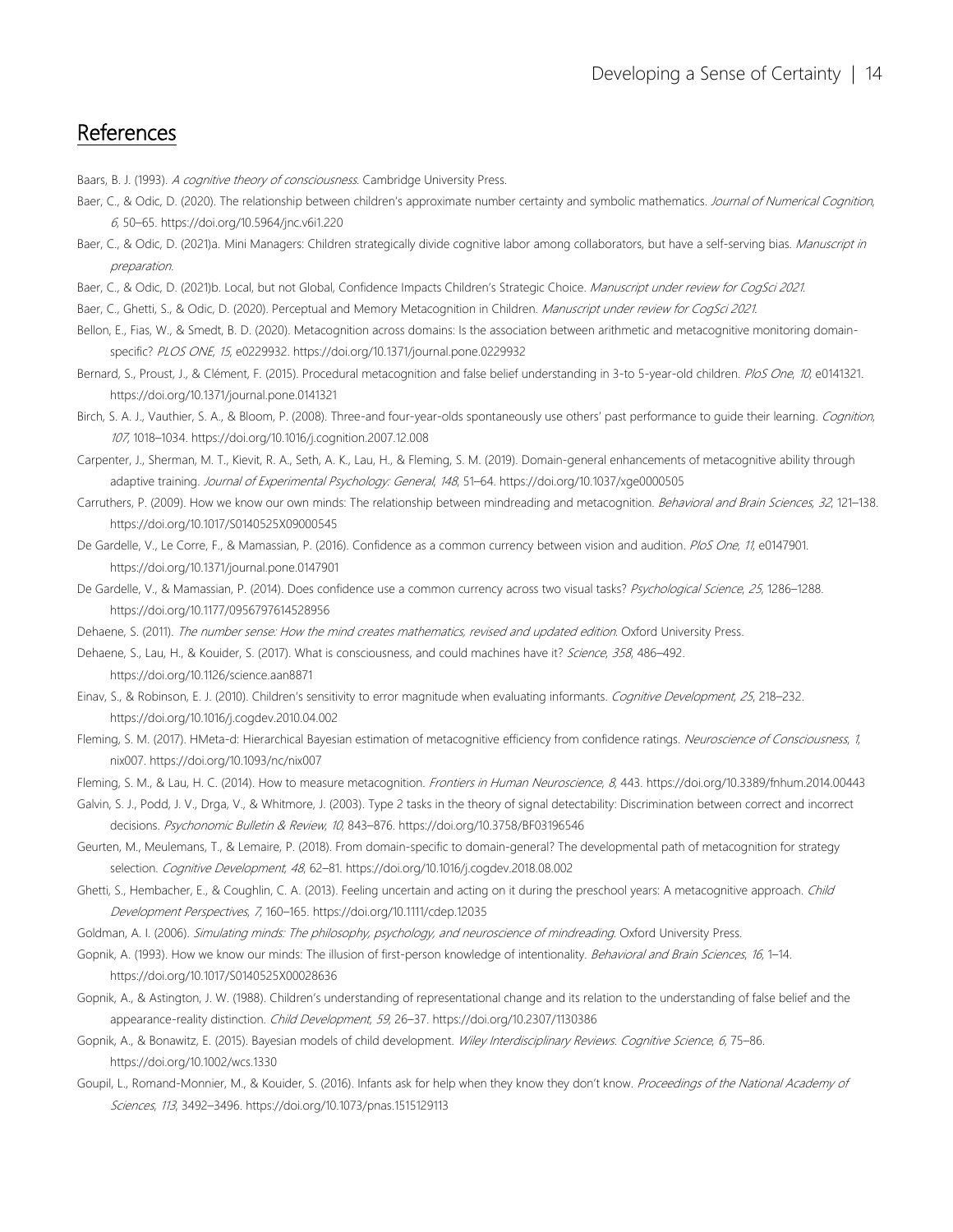Green, D. M., & Swets, J. A. (1966). Signal detection theory and psychophysics. Wiley & Sons, Inc.

- Halberda, J., & Feigenson, L. (2008). Developmental change in the acuity of the "Number Sense": The Approximate Number System in 3-, 4-, 5-, and 6 year-olds and adults. Developmental Psychology, 44, 1457-1465. https://doi.org/10.1037/a0012682
- Halberda, J., Ly, R., Wilmer, J. B., Naiman, D. Q., & Germine, L. (2012). Number sense across the lifespan as revealed by a massive Internet-based sample. Proceedings of the National Academy of Sciences of the United States of America, 109, 11116–11120. https://doi.org/10.1073/pnas.1200196109
- Halberda, J., & Odic, D. (2014). The precision and internal confidence of our approximate number thoughts. Evolutionary Origins and Early Development of Number Processing, 305–333. https://doi.org/10.1016/B978-0-12-420133-0.00012-0
- Hembacher, E., & Ghetti, S. (2014). Don't look at my answer: Subjective uncertainty underlies preschoolers' exclusion of their least accurate memories. Psychological Science, 25, 1768–1776. https://doi.org/10.1177/0956797614542273
- Heyes, C., Bang, D., Shea, N., Frith, C. D., & Fleming, S. M. (2020). Knowing Ourselves Together: The Cultural Origins of Metacognition. Trends in Cognitive Sciences, 24, 349–362. https://doi.org/10.1016/j.tics.2020.02.007
- Izard, V., Sann, C., Spelke, E. S., & Streri, A. (2009). Newborn infants perceive abstract numbers. Proceedings of the National Academy of Sciences, 106, 10382–10385. https://doi.org/10.1073/pnas.0812142106
- Kim, S., Sodian, B., Paulus, M., Senju, A., Okuno, A., Ueno, M., Itakura, S., & Proust, J. (2020). Metacognition and mindreading in young children: A crosscultural study. Consciousness and Cognition, 85, 103017. https://doi.org/10.1016/j.concog.2020.103017
- Koenig, M. A., & Harris, P. L. (2005). Preschoolers mistrust ignorant and inaccurate speakers. Child Development, 76, 1261–1277. https://doi.org/10.1111/j.1467-8624.2005.00849.x
- Koriat, A. (1993). How do we know that we know? The accessibility model of the feeling of knowing. Psychological Review, 100, 609-639. https://doi.org/10.1037/0033-295X.100.4.609
- Koriat, A., & Ackerman, R. (2010). Choice latency as a cue for children's subjective confidence in the correctness of their answers. Developmental Science, 13, 441–453. https://doi.org/10.1111/j.1467-7687.2009.00907.x
- Kuzyk, O., Grossman, S., & Poulin‐Dubois, D. (2020). Knowing who knows: Metacognitive and causal learning abilities guide infants' selective social learning. Developmental Science, 23, e12904. https://doi.org/10.1111/desc.12904
- Lecce, S., Demicheli, P., Zocchi, S., & Palladino, P. (2015). The origins of children's metamemory: The role of theory of mind. Journal of Experimental Child Psychology, 131, 56–72. https://doi.org/10.1016/j.jecp.2014.11.005
- Lockl, K., & Schneider, W. (2004). The effects of incentives and instructions on children's allocation of study time. European Journal of Developmental Psychology, 1, 153–169. https://doi.org/10.1080/17405620444000085
- Lockl, K., & Schneider, W. (2007). Knowledge about the mind: Links between theory of mind and later metamemory. Child Development, 78(1), 148-167. https://doi.org/10.1111/j.1467-8624.2007.00990.x
- Lyons, K. E., & Ghetti, S. (2011). The development of uncertainty monitoring in early childhood. Child Development, 82, 1778-1787. https://doi.org/10.1111/j.1467-8624.2011.01649.x
- Mamassian, P. (2020). Confidence Forced-Choice and Other Metaperceptual Tasks. Perception, 49, 616–635. https://doi.org/10.1177/0301006620928010
- Maniscalco, B., & Lau, H. (2012). A signal detection theoretic approach for estimating metacognitive sensitivity from confidence ratings. Consciousness and Cognition, 21, 422–430. https://doi.org/10.1016/j.concog.2011.09.021
- Maniscalco, B., & Lau, H. (2014). Signal Detection Theory analysis of Type 1 and Type 2 data: Meta-d', response-specific Meta-d', and the Unequal Variance SDT model. In The Cognitive Neuroscience of Metacognition (pp. 25-66). Springer. https://doi.org/10.1007/978-3-642-45190-4\_3
- Meyniel, F., Sigman, M., & Mainen, Z. F. (2015). Confidence as Bayesian probability: From neural origins to behavior. Neuron, 88, 78-92. https://doi.org/10.1016/j.neuron.2015.09.039
- Mills, C. M. (2013). Knowing when to doubt: Developing a critical stance when learning from others. Developmental Psychology, 49, 404-418. https://doi.org/10.1037/a0029500
- Nelson, T. O. (1984). A comparison of current measures of the accuracy of feeling-of-knowing predictions. Psychological Bulletin, 95, 109-133. https://doi.org/10.1037/0033-2909.95.1.109
- Odic, D. (2018). Children's intuitive sense of number develops independently of their perception of area, density, length, and time. Developmental Science, 21, e12533. https://doi.org/10.1111/desc.12533
- Odic, D., & Starr, A. (2018). An introduction to the Approximate Number System. Child Development Perspectives, 12, 223-229. https://doi.org/10.1111/cdep.12288